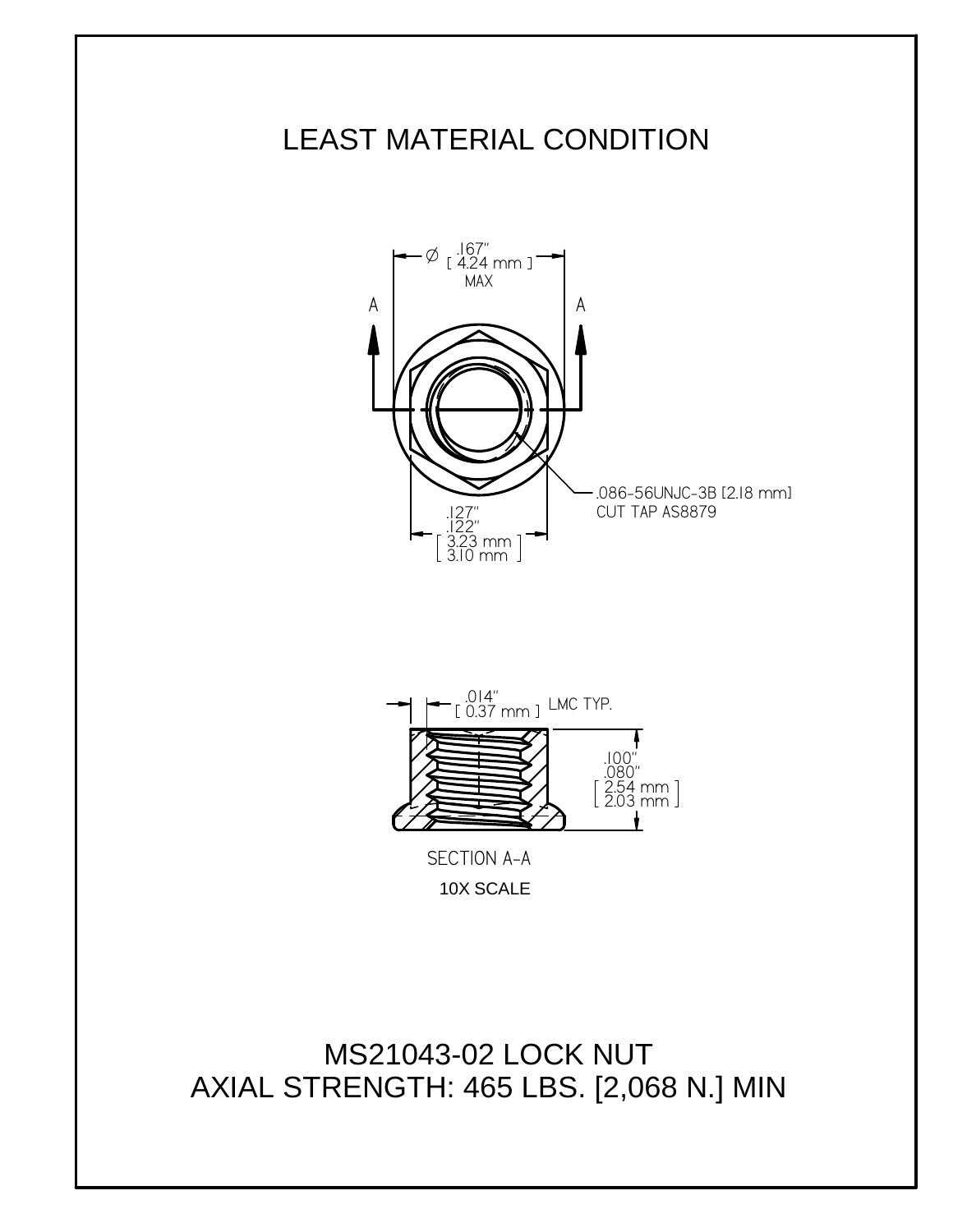



10X SCALE

MS21043-04 LOCK NUT AXIAL STRENGTH: 760 LBS. [3,381 N.] MIN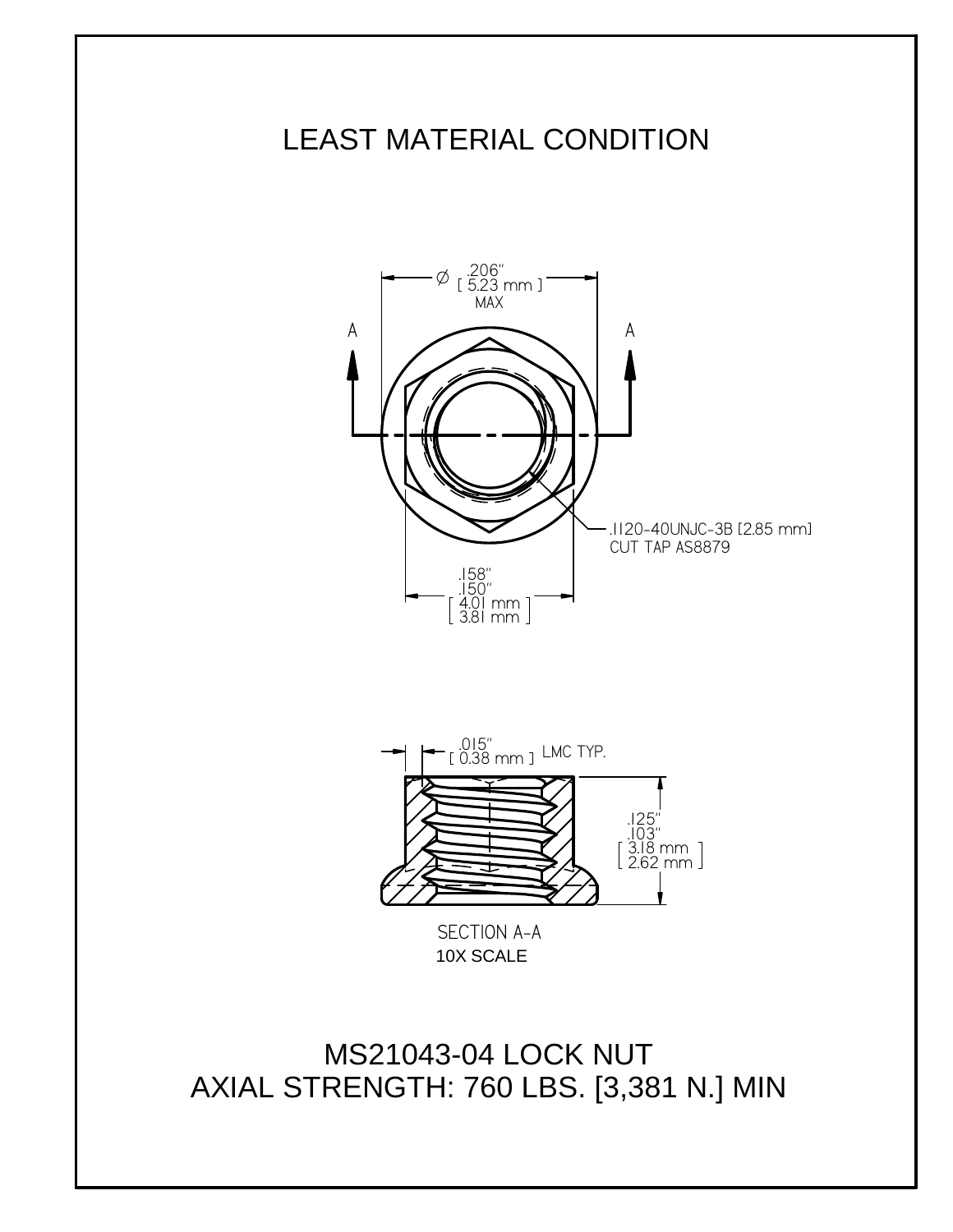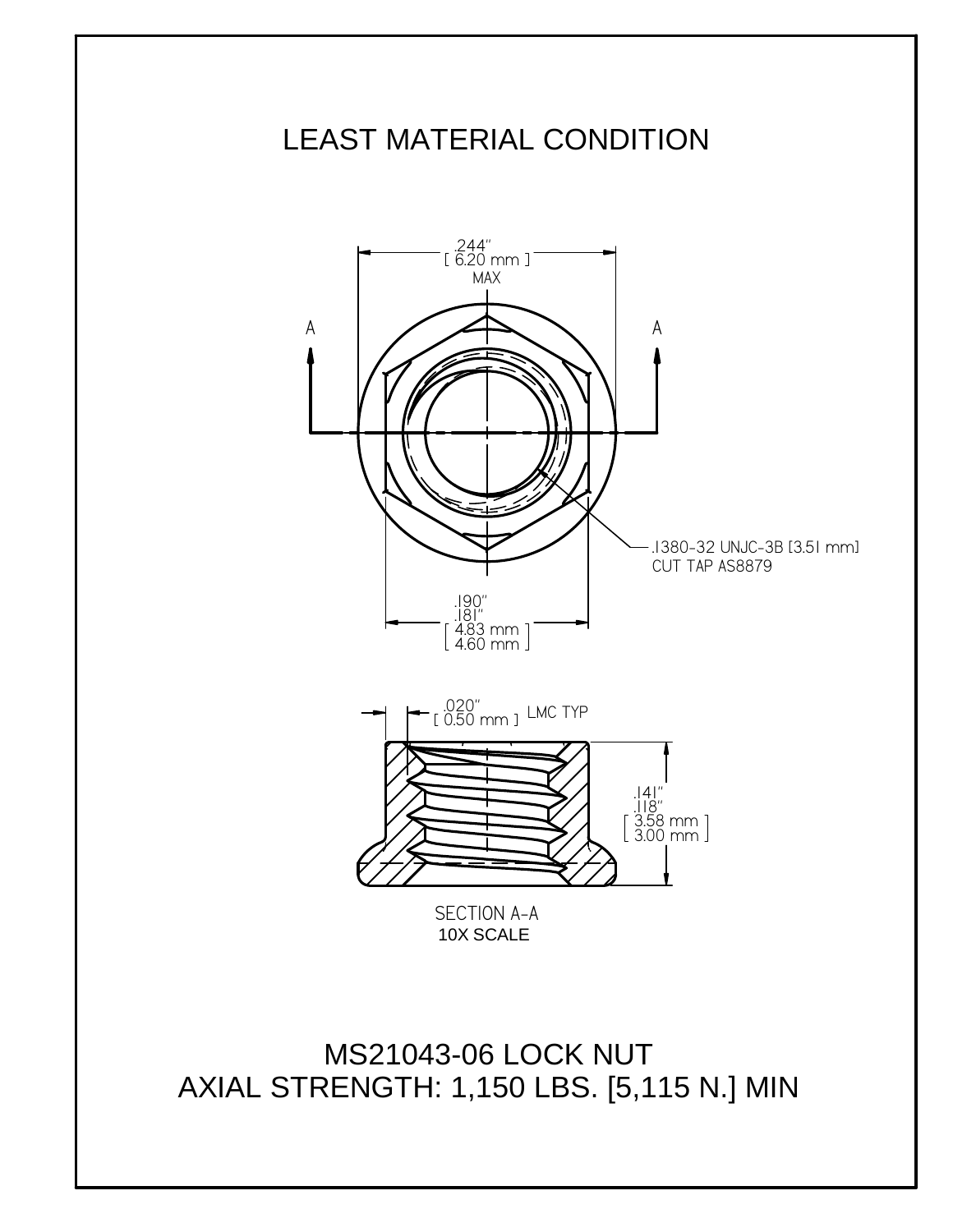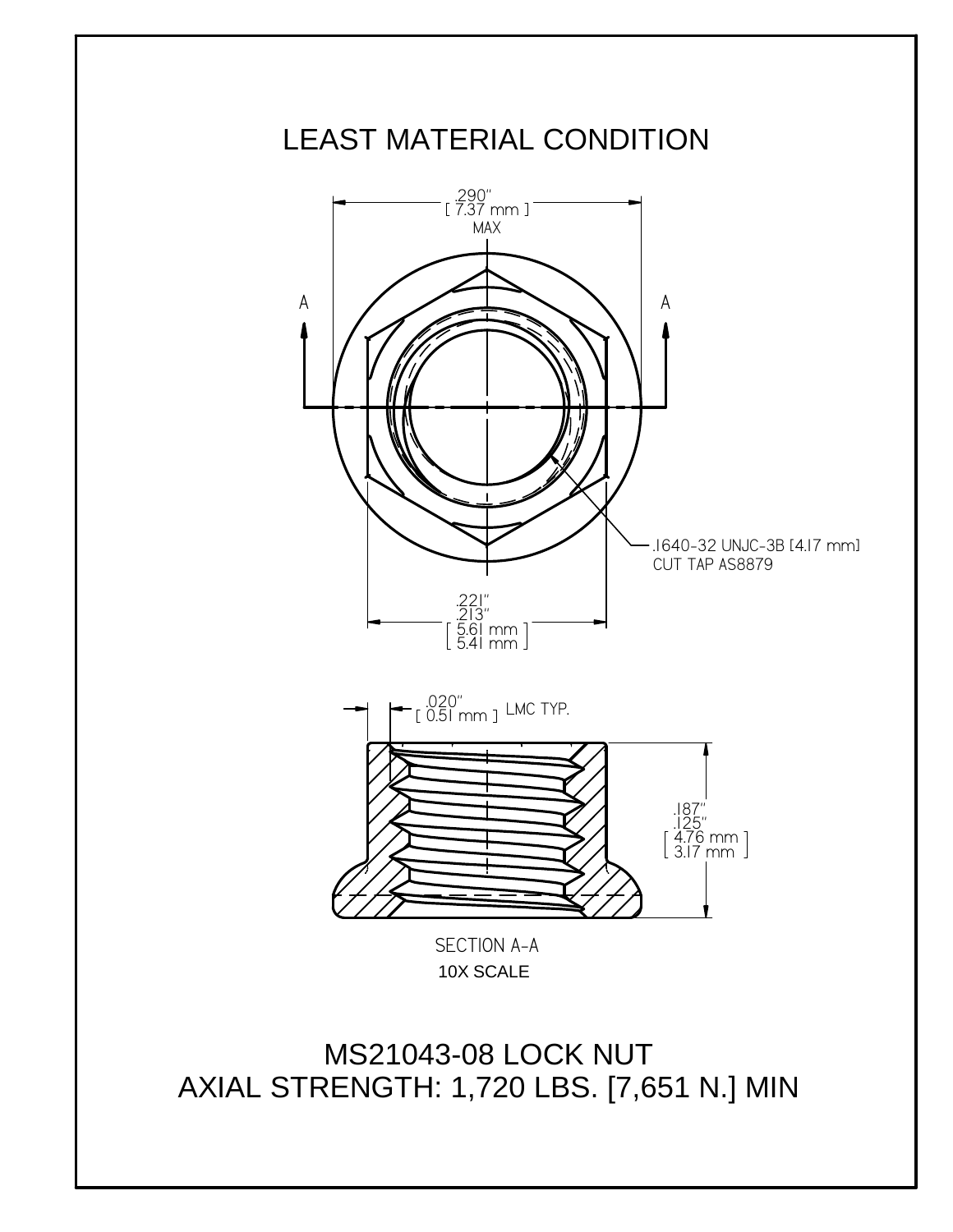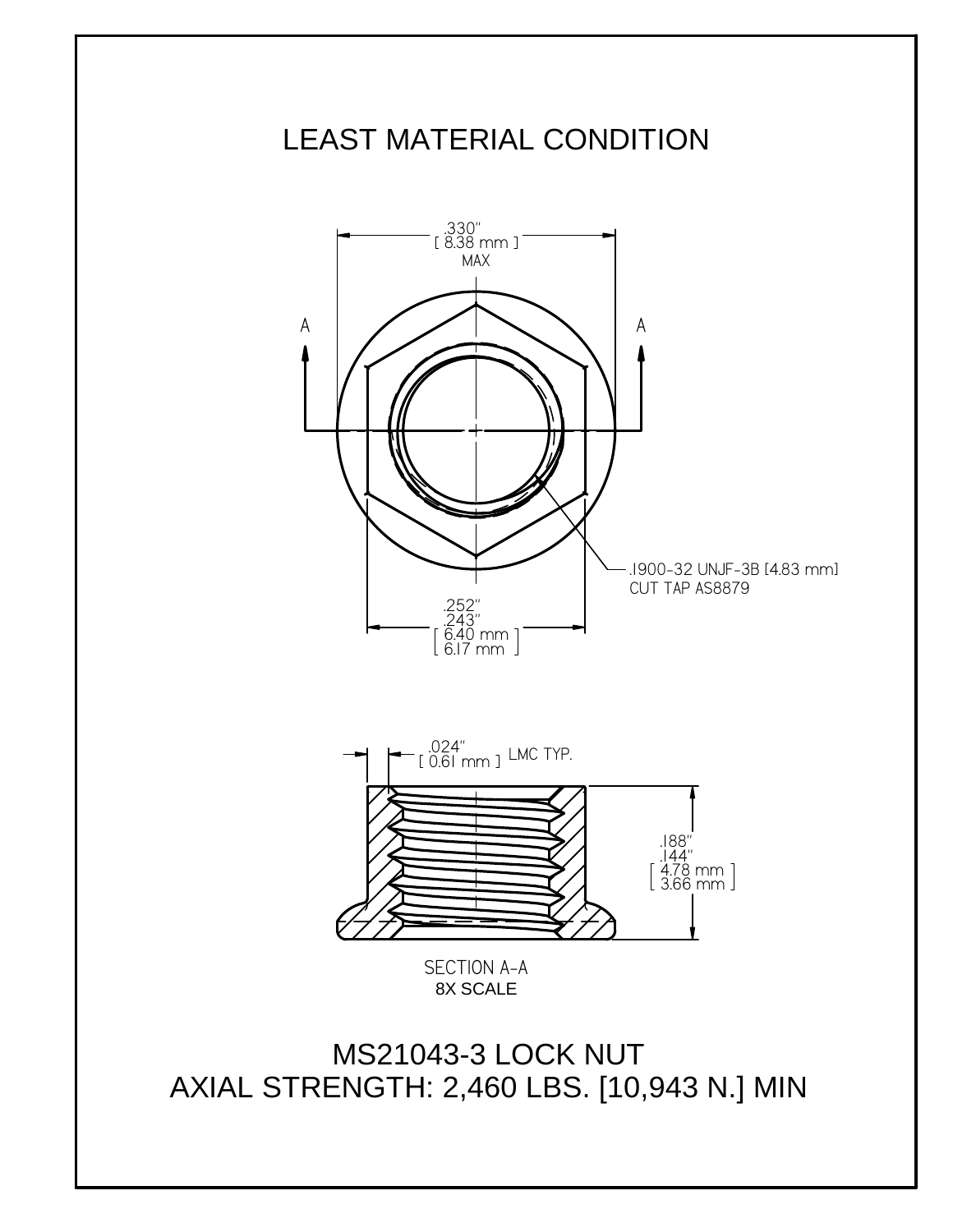

MS21043-4 LOCK NUT AXIAL STRENGTH: 4,580 LBS. [20,373 N.] MIN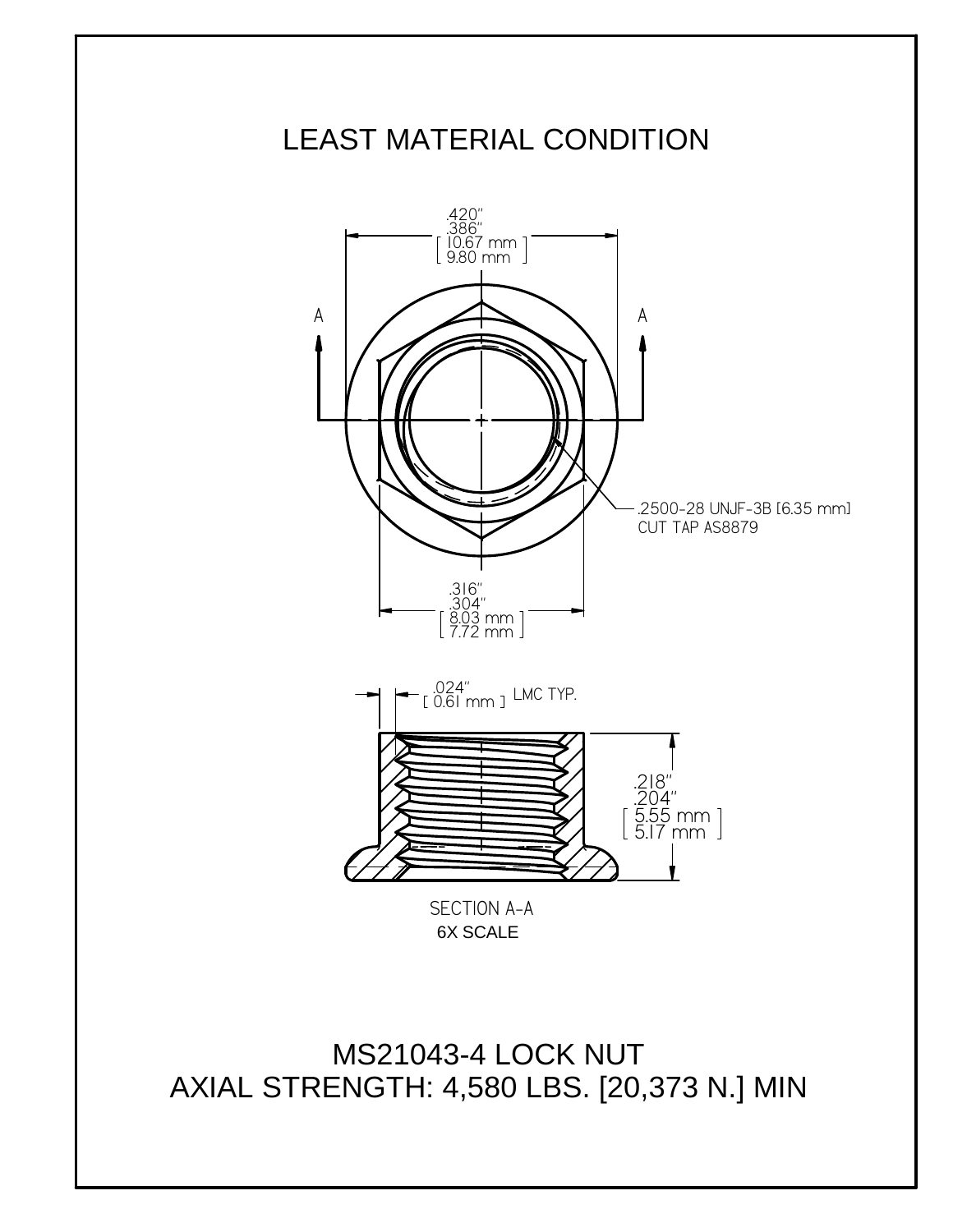

MS21043-5 LOCK NUT AXIAL STRENGTH: 7,390 LBS. [32,872 N.] MIN